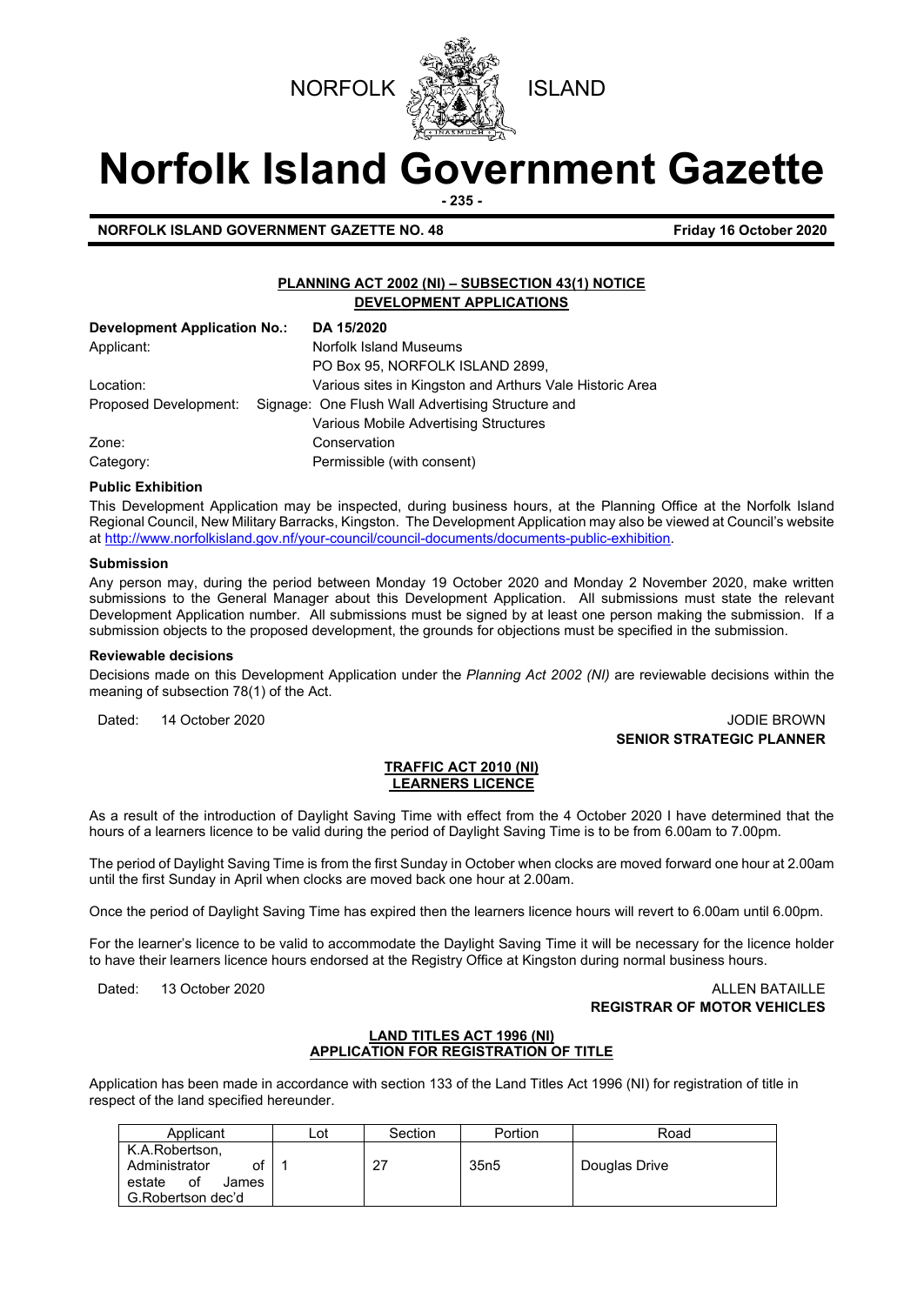An application under section 133 of the Act is made for the purpose of bringing land under the Guaranteed Titles system. Further information about the above land may be obtained from the Land Titles Office situated on the ground floor of the Administration Offices, Kingston.

Submissions about the title to the above land are invited within 14 days after publication of this notice and should be lodged at the Land Titles Office.

Dated: 3 October 2020 ALLEN V. BATAILLE **REGISTRAR OF TITLES**

#### **BIRDS PROTECTION ACT 1913 OPEN SEASON: WHALE BIRD EGGS**

I, Eric Hutchinson, Administrator of Norfolk Island and delegate of the Commonwealth Minister, under item 1.09 of the *Ministers Norfolk Island Delegation Instrument 2019 (CTH)*, declare the period

**12 October 2020 to 20 November 2020** (both dates inclusive)

to be an open season in relation to the

whale bird (Sooty Tern *Onychoprion fuscatus*)

limited to the taking of eggs of the whale bird for non-commercial human consumption with the exception of the National Park zones on Norfolk Island

#### **NOTE**:

The effect of the above notice is to allow the taking of whale bird eggs between 12 October 2020 to 20 November 2020. The taking of EGGS is permitted for non-commercial human consumption only, and the species must not otherwise be interfered with. **Eggs may not be harvested from the National Park zones on Norfolk Island.**

ERIC HUTCHINSON<br>Dated: 25 September 2020

## **ADMINISTRATOR**

### **PLANNING ACT 2002 (NI) – SUBSECTION 43(1) NOTICE AMENDED DEVELOPMENT APPLICATION**

| Development Application No.: | DA.BA 6/2020                                                           |
|------------------------------|------------------------------------------------------------------------|
| Applicant:                   | Department of Infrastructure Transport Cities and Regional Development |
|                              | GPO Box 594, Canberra ACT 2601                                         |
| Location:                    | Portion 44d, Cascade Road,                                             |
|                              | Norfolk Island Central School                                          |
| Proposed Development:        | Educational Establishment: Covered Outdoor Learning Area (COLA)        |
| Zone:                        | Special Use                                                            |
| Category:                    | Permissible (with consent)                                             |

#### **Public Exhibition**

In accordance with section 38 of the Act DA.BA 6/2020 has been amended. The nature of the amendment is to change the design of the roof of the proposed Covered Outdoor Learning Area, generally to change the roof line and materials. The amended Development Application may be inspected, during business hours, at the Planning Office at the Norfolk Island Regional Council, New Military Barracks, Kingston. The Development Application may also be viewed at Council's website a[t http://www.norfolkisland.gov.nf/your-council/council-documents/documents-public-exhibition.](http://www.norfolkisland.gov.nf/your-council/council-documents/documents-public-exhibition)

#### **Submission**

Any person may, during the period between Monday 12 October 2020 and Monday 26 October 2020, make written submissions to the General Manager about this Development Application. All submissions must state the relevant Development Application number. All submissions must be signed by at least one person making the submission. If a submission objects to the proposed development, the grounds for objections must be specified in the submission.

#### **Reviewable decisions**

Decisions made on this Development Application under the *Planning Act 2002 (NI)* are reviewable decisions within the meaning of subsection 78(1) of the Act.

Dated: 8 October 2020 JODIE BROWN

**SENIOR STRATEGIC PLANNER**

## **PLANNING ACT 2002 (NI) – SUBSECTION 43(1) NOTICE DEVELOPMENT APPLICATIONS**

**Development Application No.: DA.BA 36/2020**

Applicant: Department of Infrastructure, Transport, Regional Development and Communications, GPO Box 595, Canberra ACT 2601 Location: Portion 183, Ben Christian Drive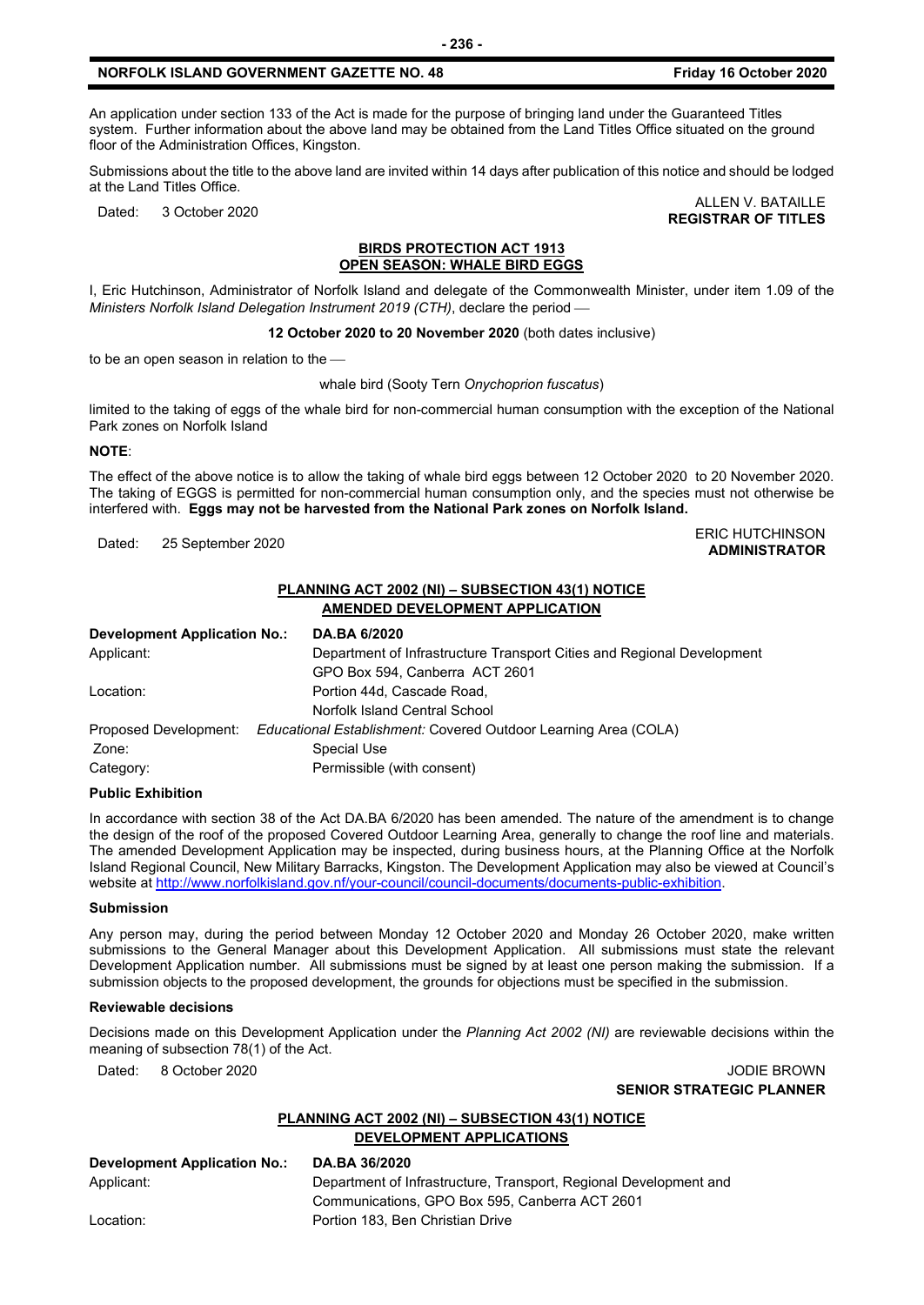## **NORFOLK ISLAND GOVERNMENT GAZETTE NO. 48** *CONSERVERSION Friday 16 October 2020*

| Proposed Development: | New Public Building        |
|-----------------------|----------------------------|
| Zone:                 | Airport                    |
| Category:             | Permissible (with consent) |

#### **Public Exhibition**

This Development Application may be inspected, during business hours, at the Planning Office at the Norfolk Island Regional Council, New Military Barracks, Kingston. The Development Application may also be viewed at Council's website a[t http://www.norfolkisland.gov.nf/your-council/council-documents/documents-public-exhibition.](http://www.norfolkisland.gov.nf/your-council/council-documents/documents-public-exhibition)

#### **Submission**

Any person may, during the period between Monday 12 October 2020 and Monday 26 October 2020, make written submissions to the General Manager about this Development Application. All submissions must state the relevant Development Application number. All submissions must be signed by at least one person making the submission. If a submission objects to the proposed development, the grounds for objections must be specified in the submission.

#### **Reviewable decisions**

Decisions made on this Development Application under the *Planning Act 2002 (NI)* are reviewable decisions within the meaning of subsection 78(1) of the Act.

Dated: 8 October 2020 JODIE BROWN **SENIOR STRATEGIC PLANNER** 

## **PLANNING ACT 2002 (NI) – SUBSECTION 43(1) NOTICE DEVELOPMENT APPLICATIONS**

| Development Application No.: | DA.BA 35/2020                                                               |
|------------------------------|-----------------------------------------------------------------------------|
| Applicant:                   | Norfolk Island Regional Council                                             |
|                              | PO Box 95, New Military Barracks Kingston                                   |
| Location:                    | Portion(s) 24n and 24g Taylors Road                                         |
| Proposed Development:        | Alterations to Public Building and New Educational Establishment            |
| Zone:                        | Special Use – Public Building, Park & Outdoor Sport & Recreation Facilities |
| Category:                    | Permissible (with consent)                                                  |

#### **Public Exhibition**

This Development Application may be inspected, during business hours, at the Planning Office at the Norfolk Island Regional Council, New Military Barracks, Kingston. The Development Application may also be viewed at Council's website a[t http://www.norfolkisland.gov.nf/your-council/council-documents/documents-public-exhibition.](http://www.norfolkisland.gov.nf/your-council/council-documents/documents-public-exhibition)

#### **Submission**

Any person may, during the period between Monday 12 October 2020 and Monday 26 October 2020, make written submissions to the General Manager about this Development Application. All submissions must state the relevant Development Application number. All submissions must be signed by at least one person making the submission. If a submission objects to the proposed development, the grounds for objections must be specified in the submission.

#### **Reviewable decisions**

Decisions made on this Development Application under the *Planning Act 2002 (NI)* are reviewable decisions within the meaning of subsection 78(1) of the Act.

Dated: 7 October 2020 JODIE BROWN **SENIOR STRATEGIC PLANNER**

## **TRAFFIC ACT 2010 (NI)**

## **TEMPORARY CLOSURE OF ROAD**

### **INTERSECTION HARPERS ROAD TO PRINCE PHILIP DRIVE / COCKPIT-RED ROAD BRIDGE**

#### **REFURBISHMENT**

I, Bruce Taylor, Acting General Manager of the Norfolk Island Regional Council, under section 50 of the *Traffic Act 2010* (NI), temporarily **close** that part or parts of the road specified in Part 1 of the Schedule to all vehicular traffic (except any vehicle specified in Part 2 of the Schedule) **from 7am Norfolk Island Daylight Savings Time on Friday 9 October 2020 to 4pm on Friday 20 November 2020 inclusive,** as I am of the opinion it is necessary or desirable to do so for the preservation of public safety and for the performance of road works and bridge refurbishment works during these times and for related purposes.

#### **SCHEDULE**

**Part 1 -** Partial Road Closure: That part or parts of the roads comprising the intersection from Harpers Road through to Prince Philip Drive and comprising the Cockpit - Red Road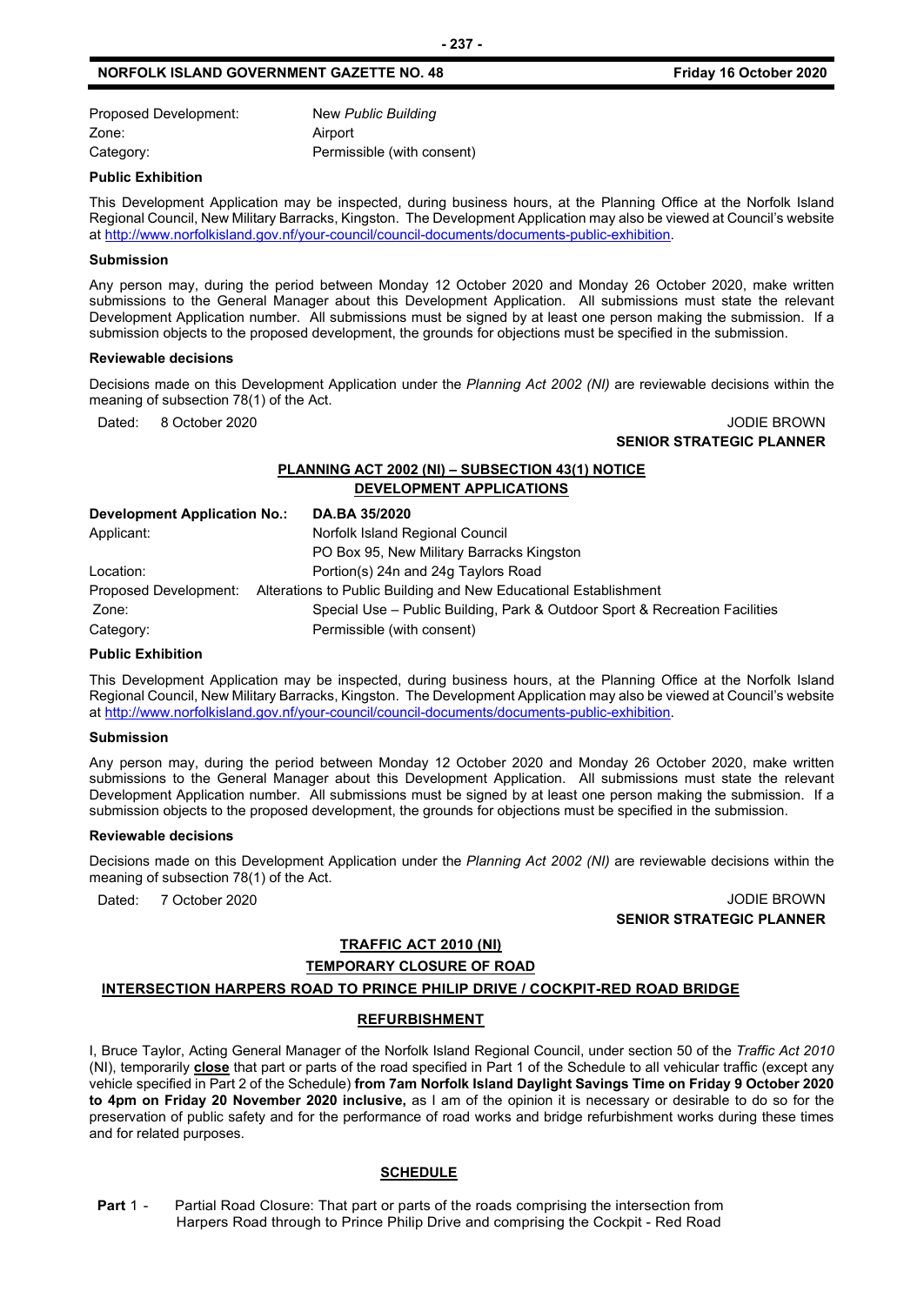Bridge and, as directed by road works and/or bridge works officials / workers and/or by road / bridge works signage during the closure period.

**Part 2** - Exempted classes of vehicles -

- (a) Vehicles and plant authorised by the General Manager of the Norfolk Island Regional Council or delegate thereof for delivery of goods or services
	- (b) Council vehicles and plant involved on official business
	- (c) Police, ambulance, fire services and emergency vehicles on official business
	- (d) Vehicles authorised by the OTC Police or delegate thereof
	- (e) Fuel and Gas supply vehicles



Dated: 8 October 2020 BRUCE TAYLOR

## **ACTING GENERAL MANAGER**

## **PLANNING ACT 2002 (NI) – SUBSECTION 43(1) NOTICE DEVELOPMENT APPLICATIONS**

| <b>Development Application No.:</b> | DA 13/2020                                     |
|-------------------------------------|------------------------------------------------|
| Applicant:                          | R F Nobbs                                      |
|                                     | PO Box 446, NORFOLK ISLAND 2899,               |
| Location:                           | Portion 36d5, 41 Ferny Lane (a) NORFOLK ISLAND |
| Proposed Development:               | Earthworks                                     |
| Zone:                               | Rural                                          |
| Category:                           | Permissible (with consent)                     |

#### **Public Exhibition**

This Development Application may be inspected, during business hours, at the Planning Office at the Norfolk Island Regional Council, New Military Barracks, Kingston. The Development Application may also be viewed at Council's website a[t http://www.norfolkisland.gov.nf/your-council/council-documents/documents-public-exhibition.](http://www.norfolkisland.gov.nf/your-council/council-documents/documents-public-exhibition)

#### **Submission**

Any person may, during the period between Monday 5 October 2020 and Monday 19 October 2020, make written submissions to the General Manager about this Development Application. All submissions must state the relevant Development Application number. All submissions must be signed by at least one person making the submission. If a submission objects to the proposed development, the grounds for objections must be specified in the submission.

#### **Reviewable decisions**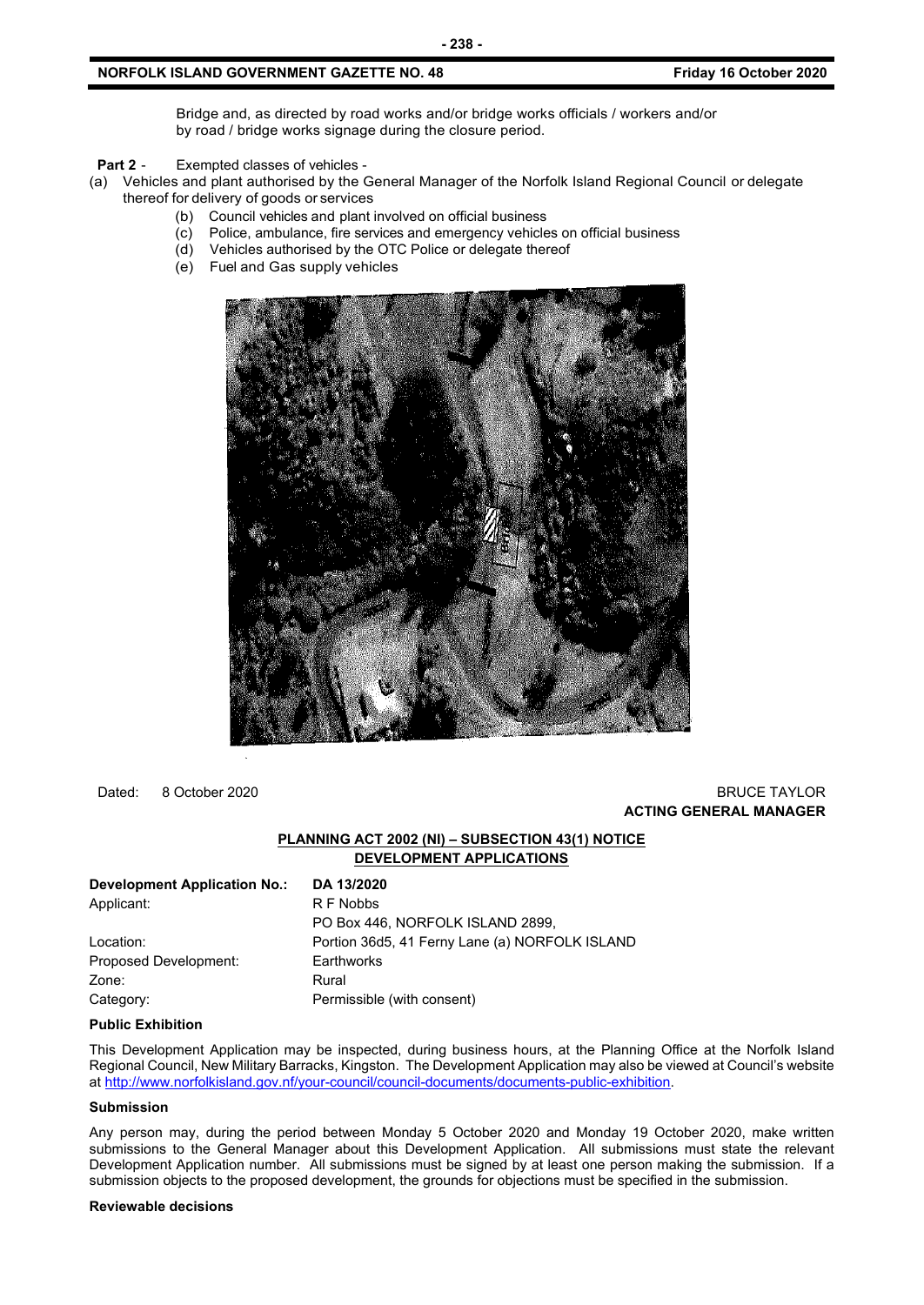Decisions made on this Development Application under the *Planning Act 2002* (NI) are reviewable decisions within the meaning of subsection 78(1) of the Act.

Dated: 30 September 2020 **JODIE BROWN** 

## **SENIOR STRATEGIC PLANNER**

## **DRAFT NORFOLK ISLAND REGIONAL COUNCIL PEST MANAGEMENT PLAN**

#### **CALL FOR FEEDBACK FROM THE COMMUNITY**

The Draft Norfolk Island Regional Council Pest Management Plan has been prepared, and Council is calling for feedback from the community on the content of the Plan so feedback can be considered in the preparation of the Final Plan.

The Draft Norfolk Island Regional Council Pest Management Plan is available on the Norfolk Island Regional Council Website here <http://www.norfolkisland.gov.nf/your-council/council-documents/documents-public-exhibition> and hard copies can be arranged through Customer Care.

To submit feedback on the Plan, please complete the online form available at the link above, or collect a hardcopy form from Councils Customer Care offices on New Cascade Road.

Hardcopy submissions can be returned in person to the Customer Care offices, mailed to PO Box 95, or emailed to [regionalcouncil@nirc.gov.nf.](mailto:regionalcouncil@nirc.gov.nf)

The public submission period is for 28 days and closes at 4:00pm on 23 October 2020.

For more information, please contact Project Officer Jim Castles by emailing [jim.castles@nirc.gov.nf](mailto:jim.castles@nirc.gov.nf) or telephone Customer Care on local free call 0100.

Dated: 25 September 2020 **ANDREW ROACH CONSIDERER AND ANDREW ROACH** 

## **GENERAL MANAGER**

## **PLANNING ACT 2002 (NI) – SUBSECTION 43(1) NOTICE DEVELOPMENT APPLICATIONS**

| <b>Development Application No.:</b> | DA.BA 31/2020                                  |  |  |
|-------------------------------------|------------------------------------------------|--|--|
| Applicant:                          | Norfolk Island Regional Council                |  |  |
|                                     | PO Box 95, New Military Barracks Kingston      |  |  |
| Location:                           | Portion 183 Ben Christian Road                 |  |  |
| Proposed Development:               | New Public Works - Major: Metal Baler Facility |  |  |
| Zone:                               | Airport                                        |  |  |
| Category:                           | Permissible (with consent)                     |  |  |

#### **Public Exhibition**

This Development Application may be inspected, during business hours, at the Planning Office at the Norfolk Island Regional Council, New Military Barracks, Kingston. The Development Application may also be viewed at Council's website a[t http://www.norfolkisland.gov.nf/your-council/council-documents/documents-public-exhibition.](http://www.norfolkisland.gov.nf/your-council/council-documents/documents-public-exhibition)

#### **Submission**

Any person may, during the period between Monday 28 September 2020 and Monday 12 October 2020, make written submissions to the General Manager about this Development Application. All submissions must state the relevant Development Application number. All submissions must be signed by at least one person making the submission. If a submission objects to the proposed development, the grounds for objections must be specified in the submission.

#### **Reviewable decisions**

Decisions made on this Development Application under the *Planning Act 2002* (NI) are reviewable decisions within the meaning of subsection 78(1) of the Act.

Dated: 23 September 2020 JODIE BROWN **SENIOR STRATEGIC PLANNER**

## **TRAFFIC ACT 2010 (NI)**

**TEMPORARY CLOSURE OF ROAD**

## **MOVEMENT OF WIDE AND HEAVY VEHICLES MARSHS ROAD FROM STOCKYARD ROAD TO BALL BAY**

I, Andrew Roach, Chief Executive Officer and General Manager of the Norfolk Island Regional Council, under section 50 of the *Traffic Act 2010,* revoke my previous instrument in this regard and now temporarily **close** that part or parts of the road specified in Part 1 of the Schedule to all vehicular traffic (except any vehicle specified in Part 2 of the Schedule) **for a 24 hr period each day from the date of publication of this notice in the Gazette to 6.00am Wednesday 31 March 2021,** as I am of the opinion it is necessary or desirable to do so for the preservation of public safety during these times and to enable **Boral Resources QLD Pty Limited** to receive and move vehicles, plant, equipment and materials to and from Ball Bay's temporary Groyne involving the operation of wide and heavy vehicles and for related purposes.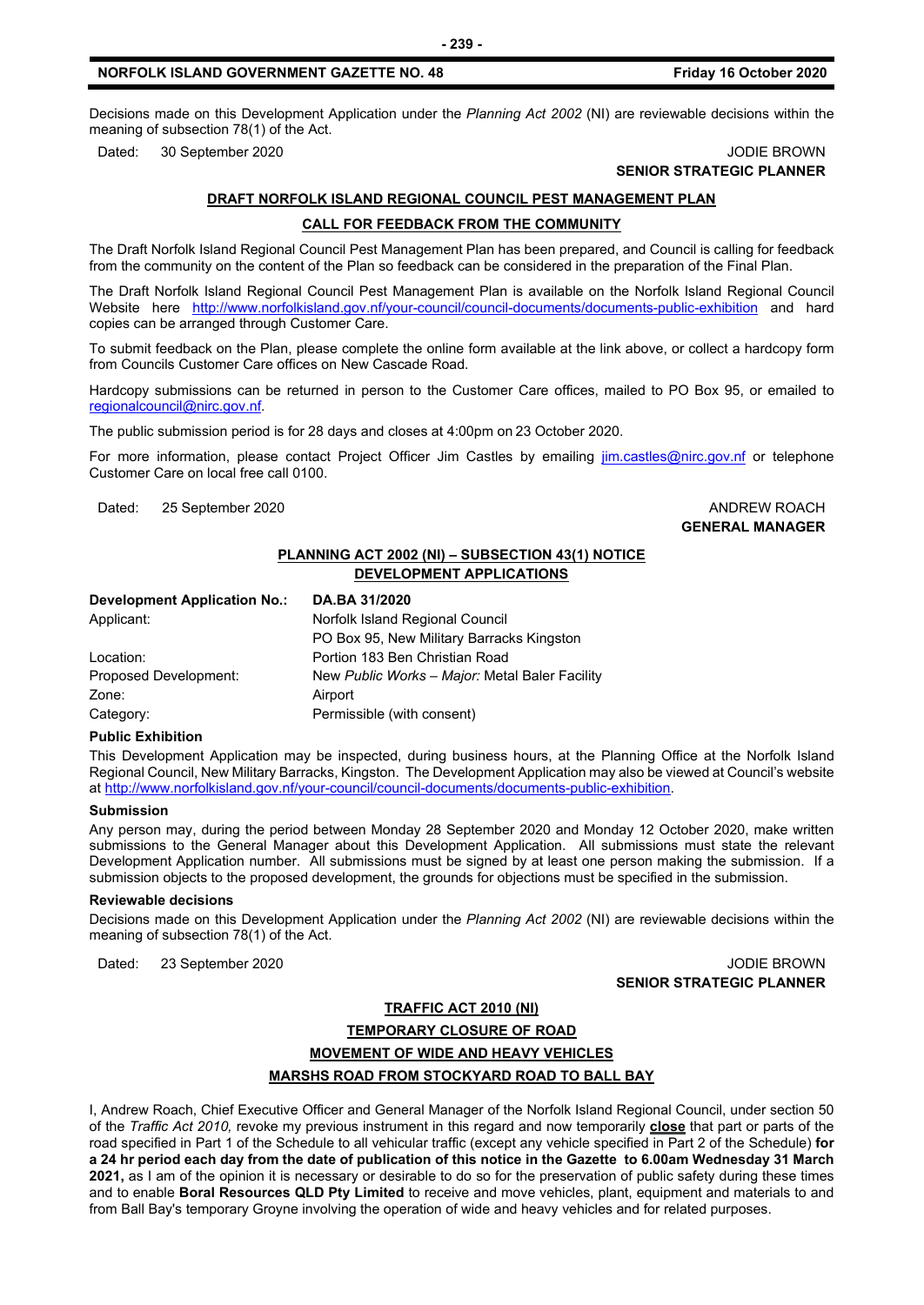#### **NORFOLK ISLAND GOVERNMENT GAZETTE NO. 48** *CONSERVERSION Friday 16 October 2020*

## **SCHEDULE**

**Part I -** Partial Road Closure: That part or parts of the roads comprising Marshs Road from Stockyard Road to Ball Bay

#### **Part 2** - Exempted classes of vehicles -

- a) Vehicles and plant authorised by the General Manager of the Norfolk Island Regional Council or delegate thereof for delivery of goods or services;
- b) Council vehicles and plant involved on official business;
- c) Police, ambulance, fire services and emergency vehicles on official business;
- d) Vehicles authorised by OTC Police or delegate thereof;
- e) Fuel and Gas supply vehicles

Dated: 17 September 2020 **ANDREW ROACH CONSIDERER AND ANDREW ROACH** 

## **GENERAL MANAGER**

#### **PLANNING ACT 2002 (NI) – SUBSECTION 43(1) NOTICE**

#### **AMENDED DEVELOPMENT APPLICATION**

| <b>Development Application No.:</b> | DA BA 13/2020                                                              |
|-------------------------------------|----------------------------------------------------------------------------|
| Applicant:                          | A & S McGillycuddy                                                         |
|                                     | PO Box 782, Norfolk Island                                                 |
| Location:                           | Portion 32b, 157 Stockyard Road (a)                                        |
| Proposed Development:               | Two, detached one bedroom Residence - Accommodation Units (Low<br>Density) |
| Zone:                               | Rural                                                                      |
| Category:                           | Permissible (with consent)                                                 |

### **Public Exhibition**

In accordance with section 38 of the Act DA.BA 13/2020 has been amended. The nature of the amendments are as follows

- Re-site 'Villa 2' to comply with development standards for minimum front boundary setbacks for the Rural Zone
- Re-site the water tank to a lower point at the subject land at 21.0 m from the front property boundary
- Change signage from two (2) signs to one (1) *Flush wall advertising structure* attached to the proposed front fence
- Change access from a one way driveway with two access points to Stockyard Road to one access point to Stockyard Road with two adjacent driveways to each villa
- Amend elevation plans to show correct land slope and corrected maximum building heights and demonstrate compliance with development standards for maximum building height standards for the Rural Zone.

This Amended Development Application may be inspected, during business hours, at the Planning Office at the Norfolk Island Regional Council, New Military Barracks, Kingston, and also at the Norfolk Island Regional Council website <http://www.norfolkisland.gov/nf/your-council/council-documents-public-exhibition>

An environmental impact statement was not required to accompany the Development Application under the Act and was not included with the Development Application.

#### **Submission**

Any person may, during the period between Monday 21 September 2020 and Monday 5 October 2020, make written submissions to the General Manager about the Amended Development Application. All submissions must state the relevant Development Application number. All submissions must be signed by at least one person making the submission. If a submission objects to the proposed development, the grounds for objections must be specified in the submission.

#### **Reviewable decisions**

Decisions made on Development Applications under the *Planning Act 2002* (NI) are reviewable decisions within the meaning of subsection 78 of the Act.

Dated: 16 September 2020 JODIE BROWN

**SENIOR STRATEGIC PLANNER** 

#### **PASTURAGE AND ENCLOSURE ACT 1949 (NI)**

#### **REGULATION 5**

I, Andrew Roach, General Manager of Norfolk Island Regional Council, direct the owners of stock depastured under the *Pasturage and Enclosure Act 1949,* to muster stock for drenching at one of the following places between 7am and 3pm on the dates indicated below for that area. Dates are subject to change depending on the weather. Any variation of dates will be notified over the local radio.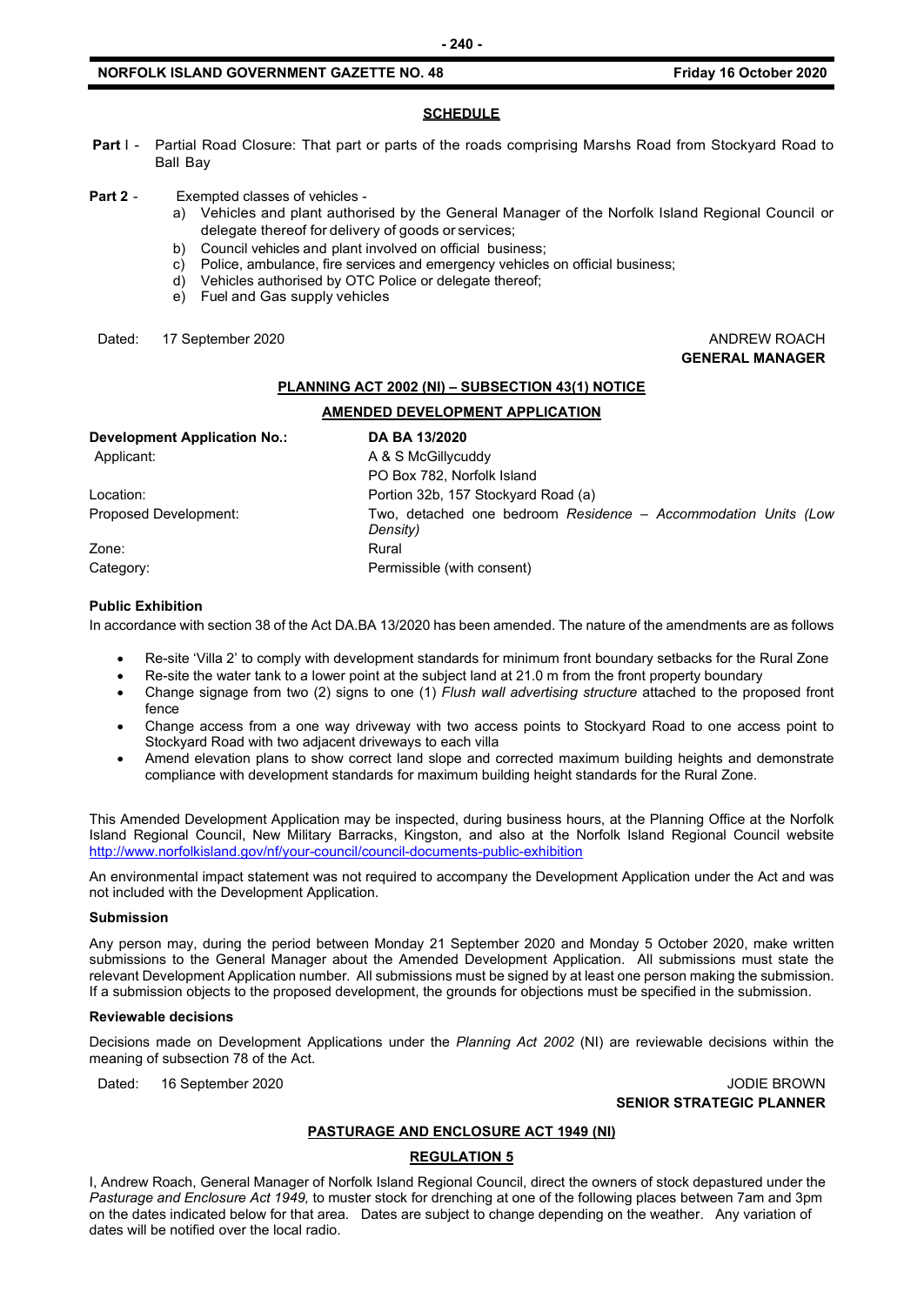### **NORFOLK ISLAND GOVERNMENT GAZETTE NO. 48** *CONSERVERSION Friday 16 October 2020*

| <b>Stock Found in the Following areas</b>                                                                                                                                                       | <b>Muster Place</b>                 | <b>Muster Dates</b>                                               |
|-------------------------------------------------------------------------------------------------------------------------------------------------------------------------------------------------|-------------------------------------|-------------------------------------------------------------------|
| Cockpit<br><b>Burnt Pine</b><br>New Cascade Road<br>J.E. Road<br><b>Red Road</b><br>Cascade                                                                                                     | Cascade Yards                       | Monday<br>21 <sup>st</sup> September                              |
| Kingston<br>Store Road<br>Middlegate<br>Rooty Hill Road<br><b>Cutters Corn</b><br><b>Bloody Bridge</b><br><b>Bumboras</b><br>Peters Highway<br>New Farm Road<br>Longridge<br><b>Rocky Point</b> | Pound Paddock, Kingston             | Monday/Tuesday<br>21 <sup>st</sup> and 22 <sup>nd</sup> September |
| Anson Bay Road<br>Duncombe Bay Road<br>Kingfisher Paddock                                                                                                                                       | Kingfisher Paddock Yards, Anson Bay | Wednesday<br>23 <sup>rd</sup> September                           |
| Ball Bay<br><b>Bucks Point</b><br><b>Steels Point</b>                                                                                                                                           | Pound Paddock, Kingston             | Thursday<br>24th October                                          |
| Mt Pitt Road<br><b>Mission Road</b><br><b>Headstone Road</b><br>Douglas Drive                                                                                                                   | <b>Mission Pool Yards</b>           | Friday<br>25 <sup>th</sup> October                                |

Cattle owners are required to attend in person, at the appropriate muster place to muster and drench stock. Cattle owners may appoint an agent to attend the muster on their behalf, at the appropriate muster place(s) provided any such appointment is in writing and handed to the Inspector of Brands and Marks prior to muster. Failure to attend muster or failure to submit the written appointment of an agent will result in that cattle owner being ineligible to be granted pasturage rights for the next 12 month period beginning April 2021, in accordance with the approved *Depasturing Cattle Policy.* It should be further noted that an approved right of pasturage must exist in respect of calves over the age of 6 months, which are expected to be depastured on common land.

Dated: 14 September 2020 **ANDREW ROACH ANDREW ROACH** 

## **GENERAL MANAGER**

## **DISASTER AND EMERGENCY MANAGEMENT ACT 2001 (NI)**

## **EXTENSION OF DECLARATION OF STATE OF EMERGENCY**

I **Eric Hutchinson,** Administrator of Norfolk Island and delegate of the Minister under Section 5 of, and item 1.27 of the Schedule to, the *Minister's Norfolk Island Delegation Instrument 2019*:

**PURSUANT** to Section 9 of the *Disaster and Emergency Management Act 2001* (NI) [the Act] and acting on the advice of the Controller;

**EXTEND** the declaration of emergency made under section 9 of the Act at 16:15 Hrs on Monday 26 March 2020, for the whole of the Territory of Norfolk Island, until 16:15 hr on Thursday 31 December 2020 for recovery operations.

#### Dated: 22 June 2020<br>Dated: 22 June 2020 **ADMINISTRATOR**

#### **DISASTER AND EMERGENCY MANAGEMENT ACT 2001 (NI)**

## **DECLARATION OF STATE OF DISASTER OR EMERGENCY (RECOVERY OPERATIONS)**

## **COVID-19 DIRECTIONS RECOVERY OPERATIONS (NO.1) 2020**

I, **George Ivor Andrew Plant**, Emergency Management Norfolk Island Controller:

- 1) under section 11(2)(g) of the *Disaster and Emergency Management Act 2001* (NI) am of the opinion that it is necessary to make directions in respect of recovery from the State of Emergency in respect of COVID-19 relating to the movement of persons within the disaster or emergency area as set out in the Schedule; and
- 2) under section 11(2)(h) of the *Disaster and Emergency Management Act 2001* (NI) am of the opinion that it is necessary to make directions in respect of recovery from the State of Emergency in respect of COVID-19 relating to the removal of persons within the disaster or emergency area who obstructs or threatens to obstruct recovery operations as set out in the Schedule; and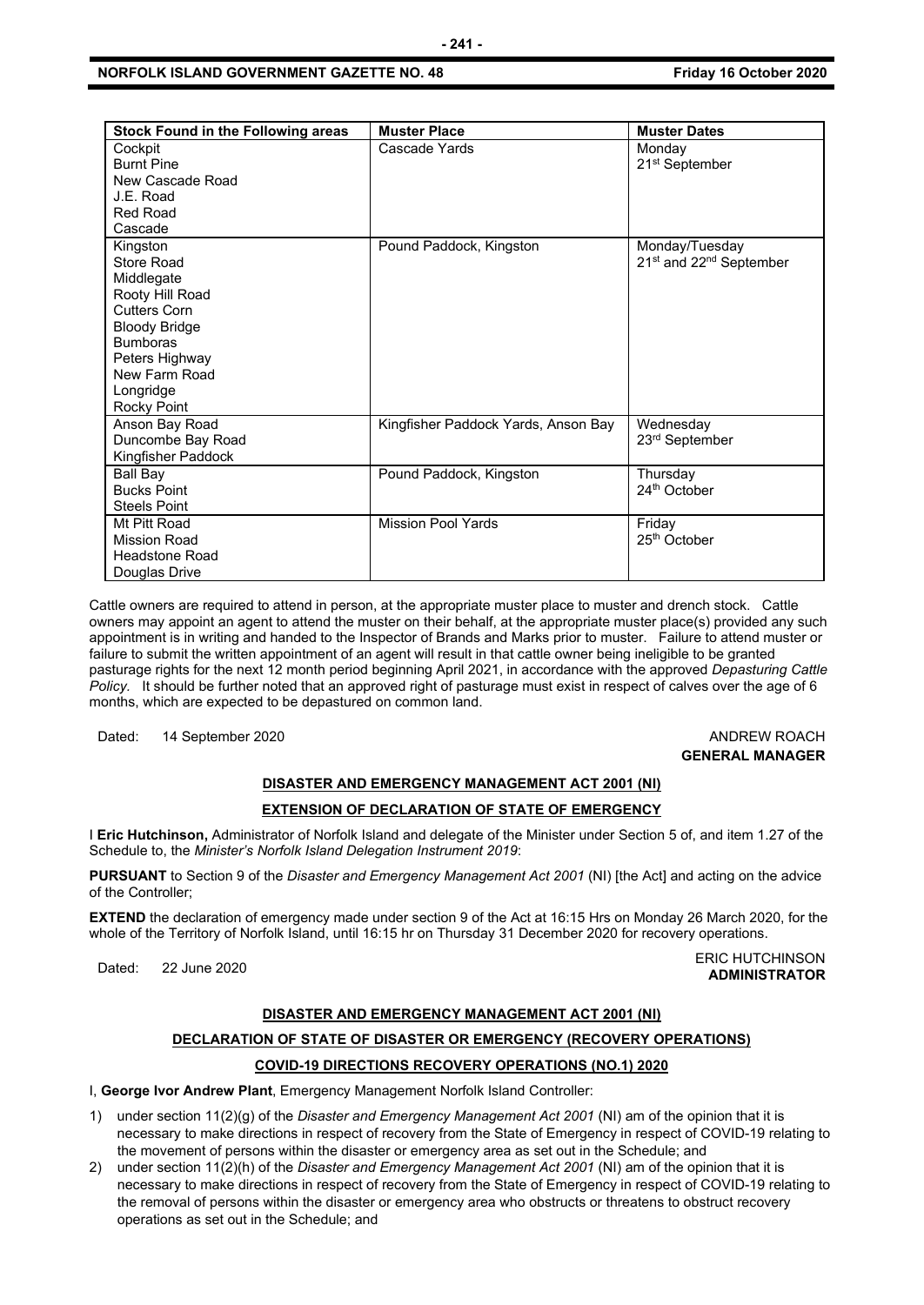3) under section 11(2)(i) of the *Disaster and Emergency Management Act 2001* (NI) am of the opinion that it is necessary to make directions in respect of recovery from the State of Emergency in respect of COVID-19 relating to giving directions to persons whose responsibilities require him or her to engage in recovery operations.

### **SCHEDULE**

## **Direction 1 (2020) – Adjustment of COVID 19 measures – to commence 23:59 on 30th June 2020**

- 1. These Directions take effect at 23.59 on 10<sup>th</sup> July, 2020 and remain in force while the State of Disaster or Emergency (Recovery Operations) is in force.
- 2. In these Directions:

*Persons* includes people residing on Norfolk Island, visiting Norfolk Island for holiday or work purposes

*COVID-19 hotspot* means a particular area of Australia decided by the Chief Health Officer and published on the Queensland Health website.

*Incident Controller* means the person appointed under the State of Emergency in accordance with the NORDISPLAN.

- 3. Persons will be permitted\* to travel to Norfolk Island without the need to quarantine provided they:
	- a. do not have COVID-19.
		- b. have not been in contact within anyone in the prior 14 days with COVID-19;
		- c. have been granted a Norfolk Island Entry Pass\*
		- \*Any person travelling to Norfolk Island may be denied entry without a Norfolk Island Entry Pass
- 4. A person whilst on Norfolk Island must comply with physical distancing principles as published from time to time on [\(http://www.norfolkisland.gov.nf/norfolk-islands-covid-19-advice\)](http://www.norfolkisland.gov.nf/norfolk-islands-covid-19-advice).
- 5. A person whilst on Norfolk Island must follow any directions in relation to COVID-19 from staff of the *Norfolk Island Hospital and Residential Aged Care (NIHRACS).*
- 6. A person or business on Norfolk Island must follow any advice or operational direction provided by the Incident Controller or authorised officer of the *Norfolk Island Police Force (NIPF)*in relation to COVID-19.
- 7. A person or business involving close contact with persons is required to keep a daily customer register. A business will be required to retain the records for a period of three months. The register must be produced upon request by the Incident Controller.
- *\* Please Note \** 
	- *Online applications required by all travellers prior to travel (within 72 hours of travel).*
	- *While the State of Emergency is in place verification of where travellers are from will be required*
	- *Travel to mainland states and territories is a matter for residents to seek approval from State and Territory Government authorities.*

Dated: 8 July 2020 GEORGE PLANT

**EMNI CONTROLLER**

## **BICENTENNIAL CENTRE REFURBISHMENT PROJECT EXPRESSIONS OF INTEREST 23/20**

Council has been awarded funds under the Commonwealth Governments External Territories Infrastructure Stimulus Package and is seeking Expressions of Interest from suitably equipped and experienced contractors for the following works:

- the refurbishment, re-roof and extension of the Bi Centennial building
- the re-roofing, painting and remedial works of Rawson Hall
- the extension and re-roof of the Visitors Information Centre to include a new area for the Public Library

Trades to be included:

- building and construction including demolition, framing and roofing
- concreting form work and steel fixing
- electrical and/or data installation
- plumbing
- painting
- floor laying including: tiling, carpeting, etc.
- plastering, gib fixing and suspended ceiling systems installation
- joinery works and cabinet making

In addition to trade services, businesses who have the ability to provide material supplies are invited to submit expressions of interest for the supply of materials for the proposed works.

Expressions of Interest are to include:

• name and contact information